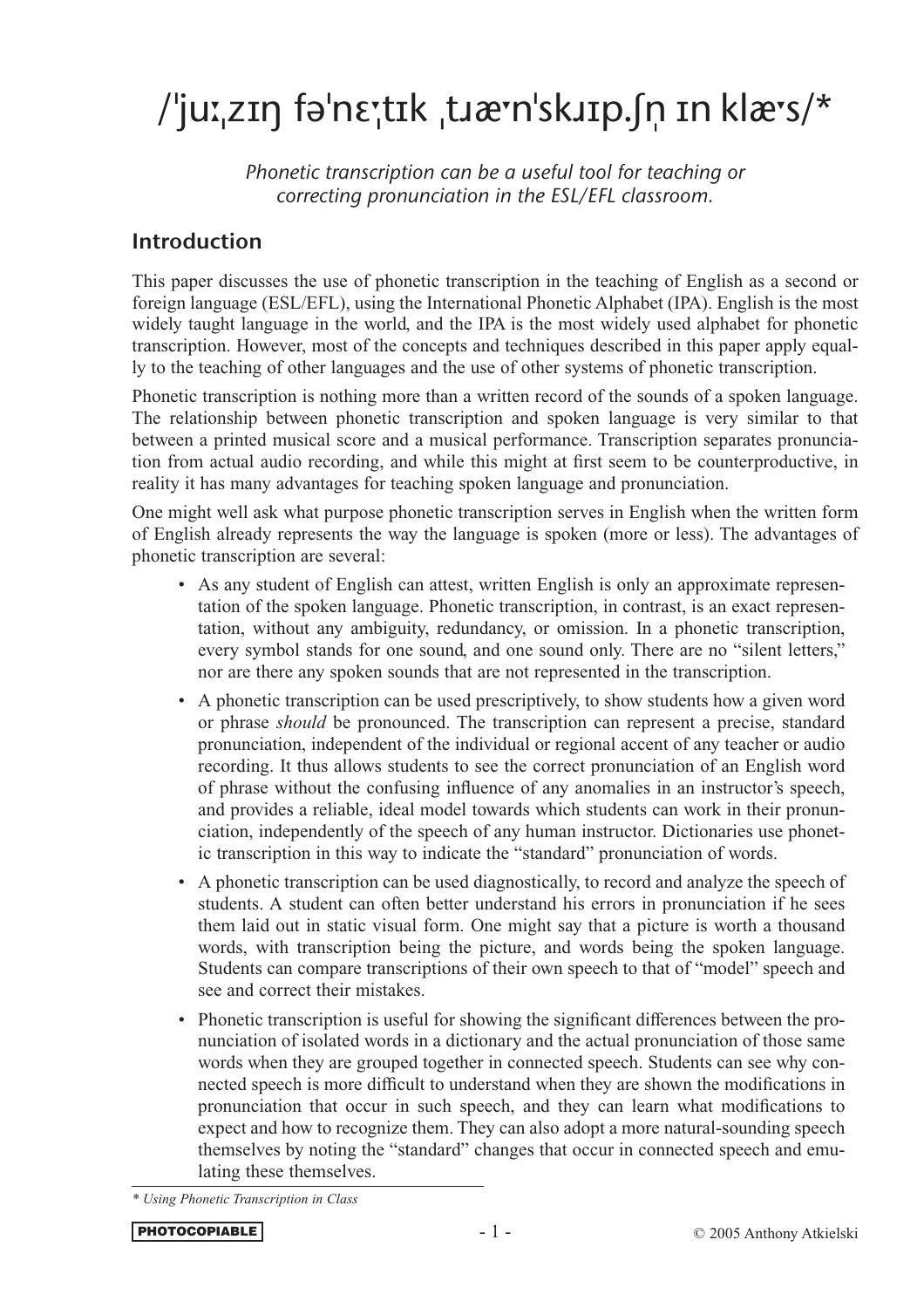• Much time can be saved in many small ways by using transcription instead of audio recordings or "repeat after me" techniques. The correct pronunciation of a word can be indicated by simply writing its phonetic transcription on the whiteboard, instead of playing it over and over on a fuzzy-sounding cassette or repeating it over and over out loud for students. Features of pronunciation (stress, intonation, division into syllables, etc.) can be explained by showing them in transcriptions rather than trying to explain verbally.

There are other potential advantages to the use of phonetic transcription in the classroom; the above are just a sampling.

Phonetic transcription does have a few drawbacks, the most significant of which is that it requires that both teachers and students be familiar with the IPA (or whatever system of transcription is used). Fortunately, the IPA is easy to learn—despite the daunting appearance it might have at first—because there is an exact one-to-one correspondence between written symbols and spoken sounds. Additionally, many adult ESL/EFL students have already encountered the IPA during their early schooling, either in English classes or in classes targeting their own native languages. And many dictionaries use the IPA, so anyone who has made any significant use of a dictionary has probably seen the IPA, even if he hasn't fully memorized the entire alphabet.

Some students (and some teachers) are spooked by the IPA and transcription when they are first exposed to it. It's important to explain the advantages of transcription to them in order to get them past this psychological aversion. Once they learn the IPA (which they can often manage in an hour or two, with a bit of motivation), the advantages of being able to understand and write phonetic transcriptions more than compensate for the time required to learn the alphabet. And since the IPA is international, it can be used with any language without relearning anything—it is not limited only to English. Even Chinese and other languages very different from English can be transcribed with the IPA.

# The basics of transcription

Transcribing spoken language phonetically is very straightforward: you simply write the phonetic symbols that correspond to the sounds you hear. It isn't even necessary that you understand what you hear, as long as you can recognize sounds and transcribe them (of course, if you also understand the language, it's easier to recognize the sounds that are important). The International Phonetic Alphabet has hundreds of symbols, but fortunately only fifty or so—corresponding to the number of sounds used in English—are necessary for transcription of English.

There are two styles of transcription that you may find useful in ESL/EFL classes. The first is called *narrow* transcription: it's transcription that attempts to record every single phonological feature (sound) of an utterance, whether it is important to meaning or not. Narrow transcription is useful mainly when you are trying to show students their own foreign accents, or when you are contrasting accents of English or comparing pronunciation of English with pronunciation of other languages.

The second form of transcription is referred to as *broad* transcription. It documents only the sounds that are important to meaning. This type of transcription is also called *phonemic* transcription (we'll explain phonemes later on in this paper). Broad transcription is used to show students how something should be pronounced. It emphasizes only the sound differences that serve to distinguish meaning; tiny pronunciation features that merely betray a foreign or regional accent are not transcribed. Broad transcription is the type you would use in pronunciation keys, and indeed dictionaries use broad transcription to show the pronunciation of words.

The division between broad and narrow transcriptions is not precise; you can vary your transcription style anywhere between the two extremes as teaching requirements dictate.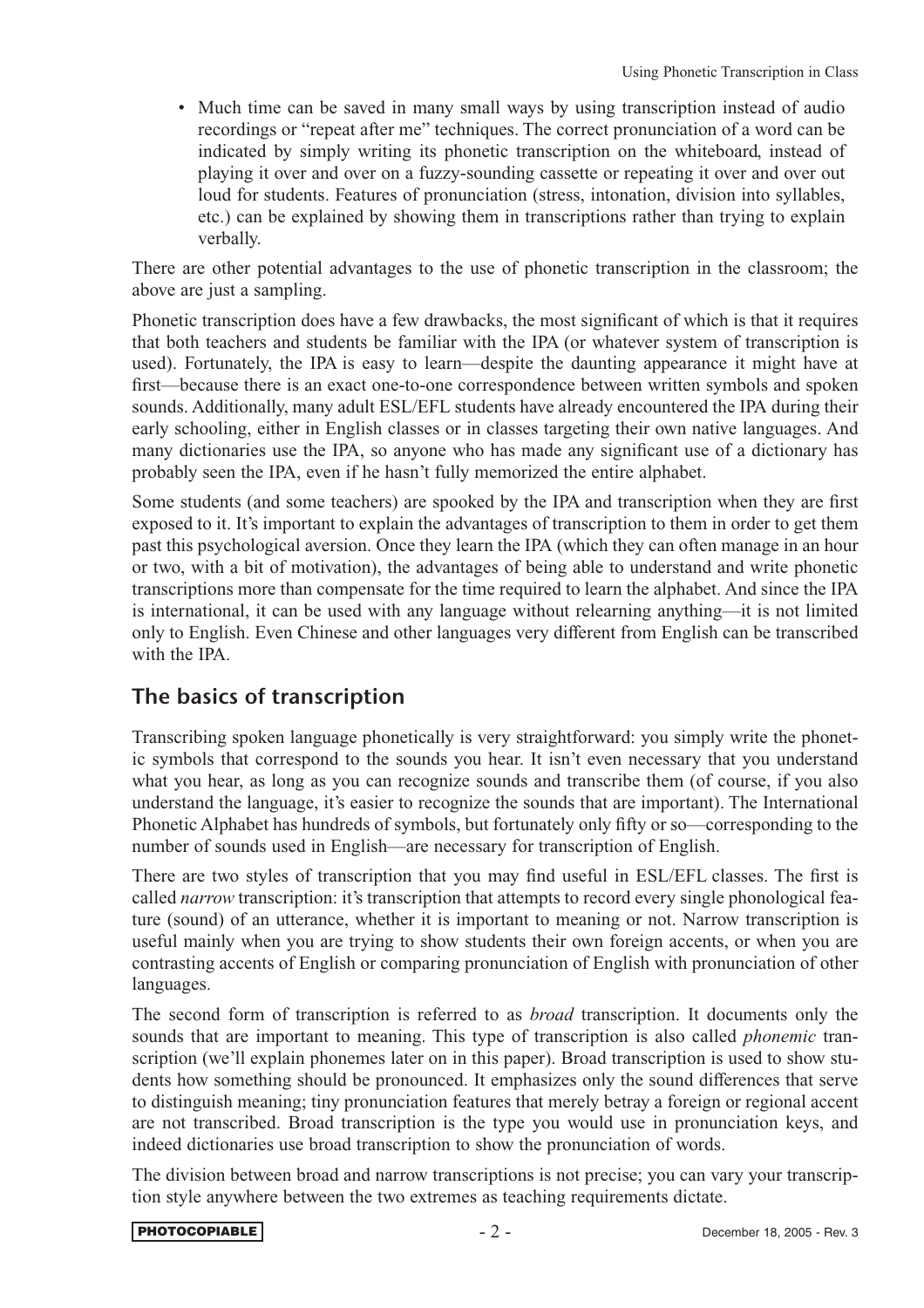For example, in a broad transcription of English speech, you normally would not transcribe the length of vowels, because vowel length is unimportant to meaning in English (changing a vowel from long to short or *vice versa* does not change the meaning of a word in which it occurs). You *would* transcribe vowel length in a *narrow* transcription, however, since the idea is to show exactly how something is pronounced in narrow transcription, including details that don't necessarily influence meaning. Nevertheless, you might still transcribe vowel length even in a broad transcription, if you felt there were a need to do so in order to communicate a specific teaching point to your students. In other words, the amount of detail you include in your transcriptions is entirely up to you, and will usually be a function of the exact purpose for which you are using the transcription in class.

### Transcribing with the IPA

The title of this paper is printed in the IPA, and represents a moderately broad transcription of an American English pronunciation. It looks like this:

/'iuː.zɪn fəˈnɛː.tɪk .tɹæːnˈskɹɪp.fn\_ɪn klæːs/

The letter-like symbols you see represent individual consonant and vowel sounds; and even if you aren't familiar with the IPA, you can probably guess which sounds most of these symbols represent. The colon-like symbols ':' and '' signify that the preceding vowel or consonant has a relatively long duration (the ':' represents a longer duration than the '''). The apostrophe-like symbols "' and ',' show the stress to be applied to the following syllable, with the high symbol showing primary stress, and the low symbol showing secondary stress. The period '.' shows a division between syllables (if the latter of the two syllables isn't otherwise marked for stress). Finally, the vertical line beneath the *n* near the end of the transcription marks a syllabic consonant (in other words, the *n* is pronounced simultaneously with a vowel), which is very common for final *n, m,* and *l* after a consonant in English.

Since this is a relatively broad transcription, the entire transcription is enclosed in slashes. Narrow transcriptions are usually enclosed in square brackets ('[' and ']'). This is just a common convention, not a hard-and-fast rule.

As an example, here's a moderately narrow American English transcription of this paragraph:

 $[\texttt{a:z on 9y'zæ'm.pl} \mid \texttt{h:uz o 'ma.də'.ət_i!} \text{ 'neg_i o ə'mez_i.l.kņ 'ın_i.lıf 'tıæn'sk.!p.fn$ əv ðis 'pel.ə.q.ræ'fl

Spaces have no meaning in phonetic transcription. You can use them to separate the transcriptions of individual words for clarity, if you wish. With or without them, the transcription represents exactly the same sounds. In transcriptions of connected speech, often spaces are omitted, in order to emphasize the fact that speech is just a long stream of sound, without clear pauses between words. If you really wish to indicate a pause in speech when transcribing, you can use special symbols for this: the '*l*' symbol indicates a long pause (such as that at the end of a sentence), and the '' symbol indicates a short pause (such as that ordinarily indicated by a comma or semicolon in writing).

In addition to marks for stress, pauses, syllable divisions, and vowel and consonant sounds themselves, the IPA also provides diacritical marks to show how some sounds are modified. In English, these marks are not needed for broad transcriptions, but they are sometimes used in narrow transcriptions to show the fine details of pronunciation. For example, both [a] and [ $\tilde{a}$ ] represent the sound of the *a* in *father,* but the second transcription shows that the vowel is nasalized. Pronouncing a vowel nasally in English has no effect on meaning and so it is indicated only in very narrow transcriptions; but in a language such as French, nasalization is much more important and is always indicated even in the broadest transcriptions.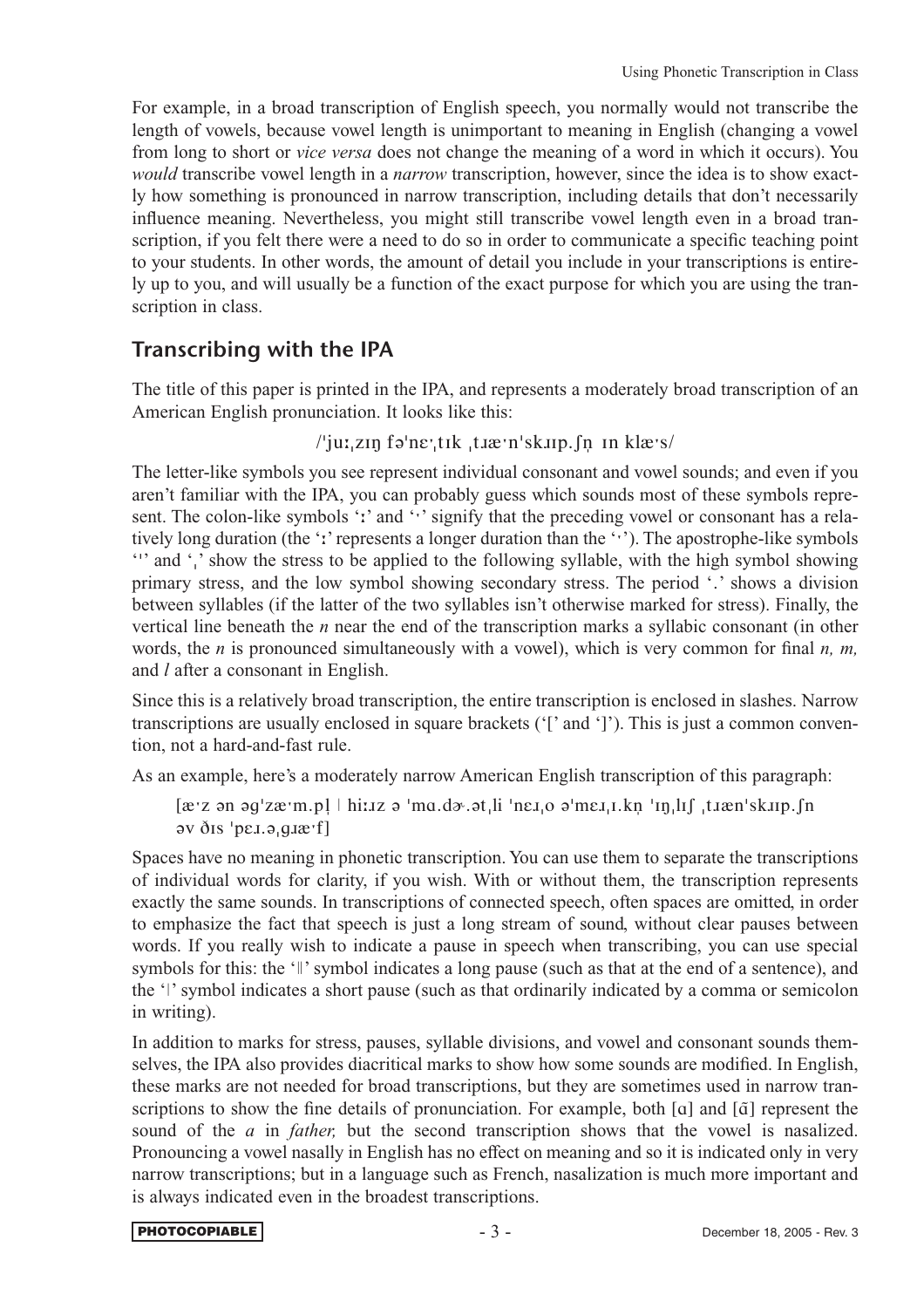# Understanding basic speech sounds

As an ESL/EFL teacher, you already have an understanding of the main phonological concepts behind English and other languages, such as the notion of vowels, consonants, stress, and so on. However, we'll review these concepts (and present some rather more esoteric concepts) briefly now, in order to help make the details of phonetic transcription clearer.

Most of human speech is produced by forcing air from the lungs past the vocal cords in the larynx. The vocal cords are held under tension, and when air is forced between them, they vibrate, producing a buzzing noise that travels up the throat and out to the external world through the nose and mouth. The *vocal tract* (the parts of the nose and mouth and throat that participate in the pro-

duction of speech sounds—see Figure 1) modifies this buzzing sound to produce vowels, consonants, and other features of speech.

### *Vowels*

*Vowels* are sounds produced by modulating the buzzing noise from the vocal cords as it passes through the mouth and nose. The shape of the vocal tract is changed by changing the position of the tongue, jaw, lips, and *velum* (the mobile fleshy area at the upper rear of the mouth that can open or close the passage between mouth and nose). The sound is not obstructed when vowels are pronounced; instead, the shape of the vocal tract is adjusted, primarily through changes in the shape and position of the tongue, in order to reinforce certain frequencies of sound and absorb others. Many dis-



*Figure 1 - The human vocal tract*

tinct vowels can be produced in this way. The distinctive sound of a particular vowel is called its *quality* or *timbre*: the vowel of the 'a' in the word *father* /'fa.ð $\sigma$ / has a different quality from the vowel of the 'ee' in the word *sheet* /ʃit/.

Since the position of the tongue has the greatest influence on the quality of a vowel, vowels are generally identified by the position of the tongue when they are pronounced. The vowel /i/, heard in *machine,* is considered "front" and "close," because the tongue is raised *close* to the roof of the mouth and is moved towards the *front* of the mouth when this vowel is pronounced. Other vowels are classified as open, back, middle, and so on. The *central* vowel, represented by /ə/, is the vowel produced when the tongue is relaxed and in a neutral, central position; it is present in virtually every language (in English it is often called *schwa).*

Another characteristic of vowels is that they can be *rounded* or *unrounded,* where the rounding in question is the rounding (if any) of the lips when the vowel is pronounced. The IPA has separate vowel symbols for the rounded and unrounded vowels in most tongue positions. In English, most front vowels tend to be unrounded  $(i, j, \varepsilon, \varepsilon, \varepsilon)$ , and most back vowels tend to be rounded  $(i, u)$ ,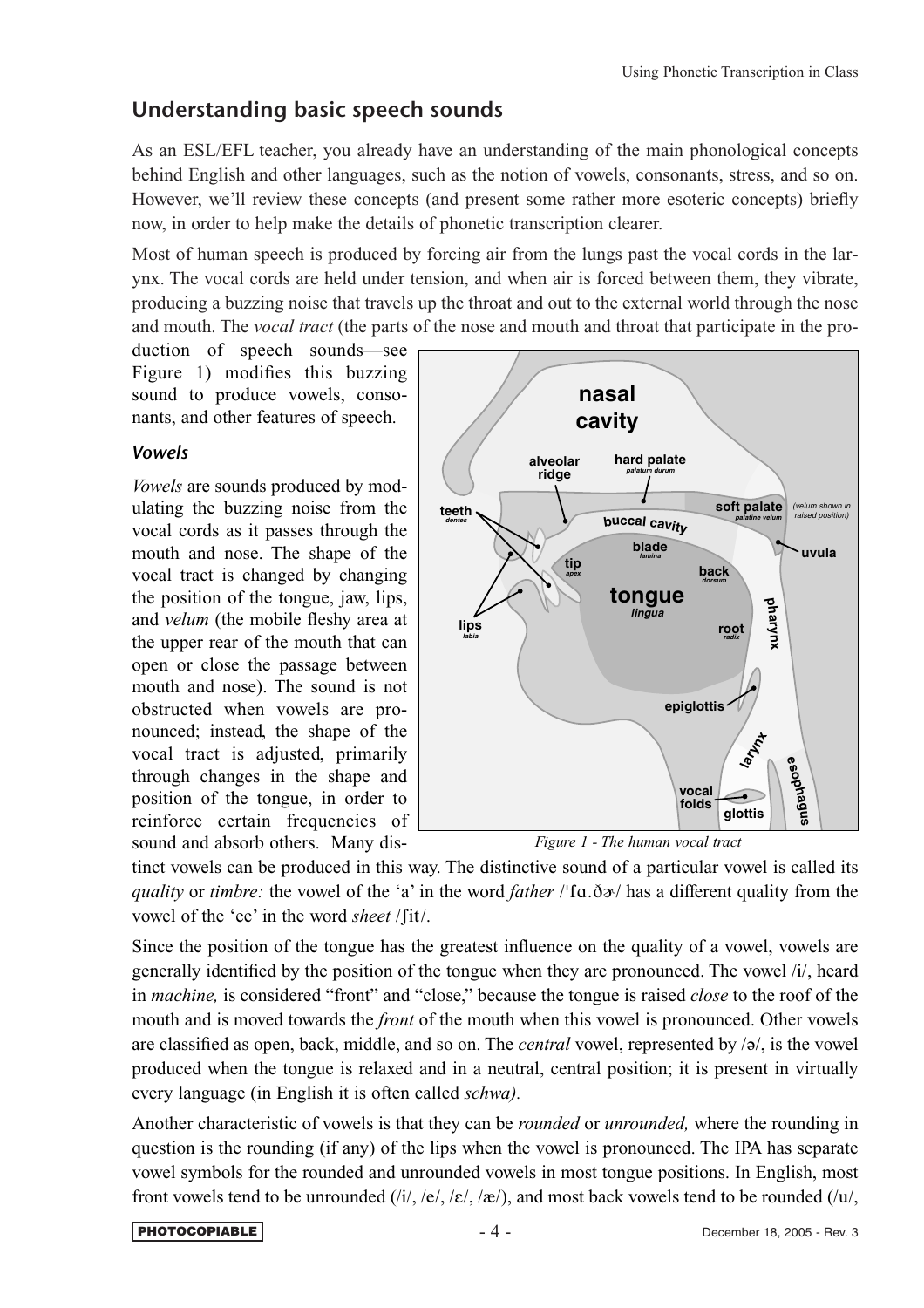/o/, /ɔ/), but this is just the idiosyncrasy of English, and some other languages do not follow this pattern.

Vowel quality is often represented graphically by placing the IPA symbols for each vowel on a trapezoid that represents the position of the tongue (see Figure 2, below).

Vowels can also vary in their duration. The duration of a vowel is not important to meaning in English, but English speakers do tend to pronounce certain vowels long and others short. For example, the /i/ in *pin* usually has quite a short duration, whereas the /u/ in *moon* has quite a long

duration. In narrow transcriptions, the length of the vowel is often explicitly transcribed, *e.g.,* /mun/ for *moon.* In broad transcriptions, the length need not be transcribed, because it does not change meaning.

Sometimes two vowels are pronounced in succession in speech. When this occurs, they can either be pronounced distinctly and separately, as in *co-ed* /'ko<sub>'</sub>ed/, or they can be blended together, with a smooth transition from the first vowel to the last, as in *tie* /tɑi/. When the vowels are blended, they are called a *diphthong* (if there are two vowels) or a *triphthong* (if there are three). Many languages never blend vowels in this way; but English does, and in fact some diphthongs are extremely important in English, so the important ones are always transcribed. In the IPA, there are several ways to



*Figure 2 - Vowel trapezoid*

This diagram shows shows the relationship between vowels (as represented by IPA symbols) and tongue and lip positions. Moving clockwise from the upper right, the tongue positions are close (high) and back, open (low) and back, open and front, and close and front. When two IPA symbols are shown for a given vowel, the one on the right represents a rounded vowel, and the one on the left represents an unrounded vowel.

indicate diphthonged vowels, because linguists tend to think of diphthongs in different ways depending on the context. The choice of how to transcribe them is yours. In this paper, our convention is to use a diacritic below the second vowel that means "part of the same syllable" to indicate that the second vowel flows smoothly from the first: compare *now* /nɑυ/, which contains two vowels combined into a diphthong, with *Noël* /<sub>1</sub>no'ɛl/, which contains two vowels pronounced separately.

The sound of a vowel can reach the outside world either through the mouth or the nose, or through a combination of both. A vowel that exits primarily through the mouth is said to be *oral,* and a vowel that exists primarily through the nose is said to be *nasal.* In the IPA, a vowel is oral unless it is marked with a special diacritic indicating nasal pronunciation: thus, /ɑ/ is an oral vowel, and  $\sqrt{a}$  is its nasal equivalent. The difference between nasal and oral vowels is not important in English, so it usually isn't transcribed, except in the narrowest transcriptions. Some languages, such as Portuguese, Vietnamese, and French, use nasality to change the meaning of a word, and in these languages a vowel is always transcribed as nasal if it is pronounced that way, even in broad transcriptions.

There are other modifications of vowels that are possible. They aren't important in English, and we leave the exploration of these as an exercise for the interested reader. The IPA provides special diacritics for these modifications, if required.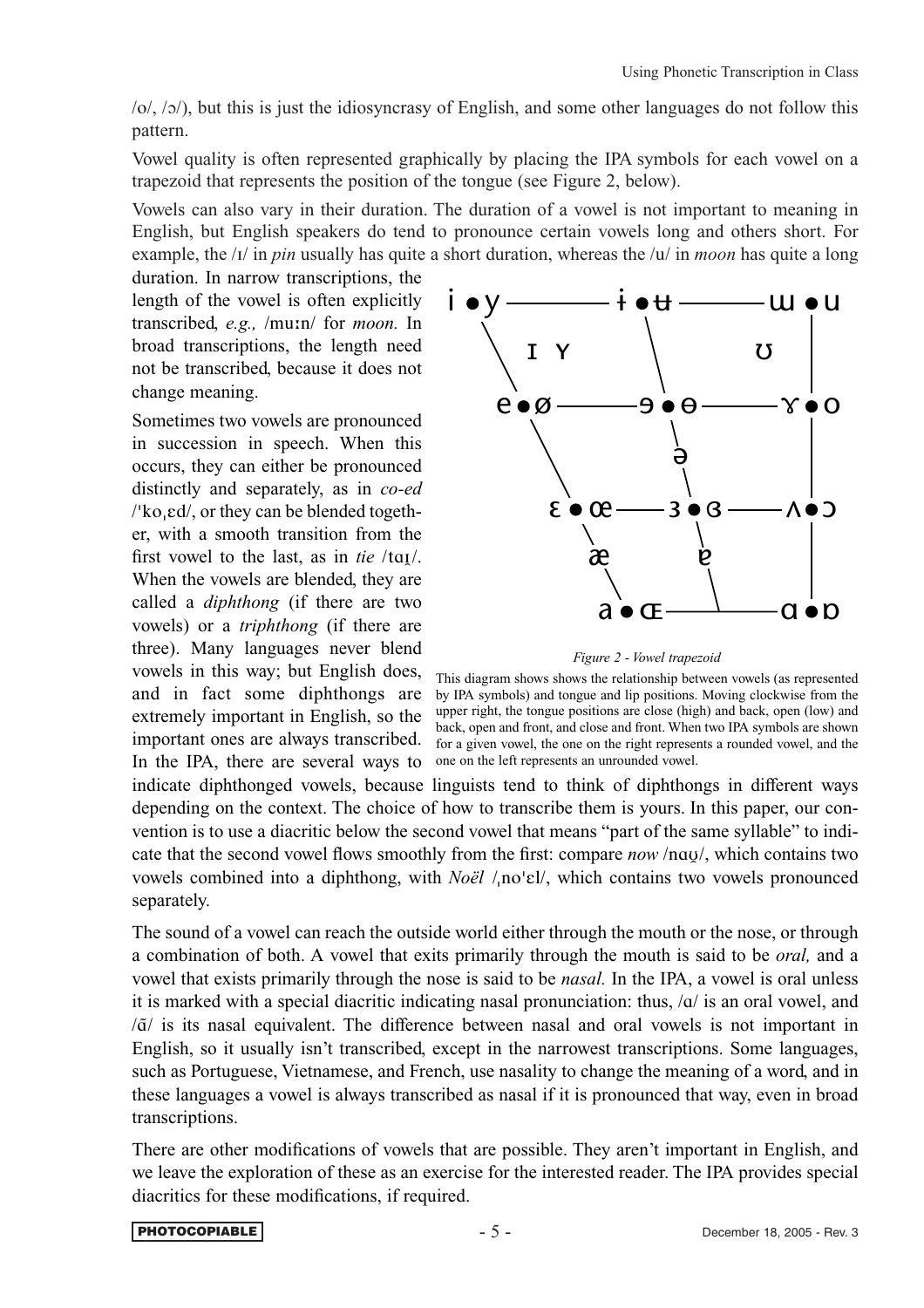### *Consonants*

*Consonants* may be broadly described as movements of the vocal tract that obstruct or restrict the flow of sound or air. In most languages, consonants alternate with vowels in speech, although it's not unusual to hear several consonants (or several vowels) in succession in many languages (including English). Consonants typically produce sound by either completely obstructing the flow of air or sound from a preceding or following vowel, or by restricting the flow of sound or air so much that it becomes audible.

Consonants are characterized by the parts of the vocal tract that are used to produce them (see Figure 3). For example, the sound of *p* in English (represented as  $/p/$  in the IPA) is produced by holding the lips together to block air and sound, and then suddenly opening them; it is therefore called a *bilabial plosive* consonant—*bilabial* meaning "with both lips," and *plosive* meaning "allowing air and sound to pop outward." Consonants can be produced in a bewildering variety of



*Figure 3 - IPA articulation points*

This diagram superimposes the vowel trapezoid with IPA vowel symbols onto the anatomical features of the vocal tract. Articulation points of various IPA consonant symbols are also shown.

ways, but most languages, including English, use only a handful of all the possible articulations. The IPA uses a separate symbol for each type of articulation, since each of them produces a different consonant.

Consonants can also be considered *voiced* or *unvoiced.* A voiced consonant is one that is pronounced while the vocal cords are vibrating. An unvoiced consonant is one that is pronounced while the vocal cords are motionless. Many consonants are distinguished only by voicing; that is, they are distinguished only by the presence or absence of vibration in the vocal cords. For example, /p/ and /b/ are articulated in the same way, but the first is unvoiced, and the second is voiced, so they are separate consonants. The IPA uses separate symbols for voiced and unvoiced consonants. In many languages, including English, the difference between a voiced and an unvoiced consonant is important to meaning *(pan* is not the same as *ban),* and should always be transcribed*.*

Some consonants can be pronounced one after the other; these are called *blends,* and there are many of them in English. One common combination is  $\frac{d}{dx}$ , which occurs twice in the word *judge*  $\sqrt{d_3} \wedge d_3$ . Another common combination is /t/ with /f/, as in *choose* /tf uz/. The consonants are sometimes so closely linked that they sound like a single, new consonant; when this happens, the blend may be marked in the IPA by a special curved linking symbol above or below the consonants (as we have done here).

*Fricative* consonants are consonants that involve restricting the flow of air through the mouth so dramatically that it makes a hissing noise as it passes. Fricatives that are common in English include /f/ and /v/—as well as /θ/ and /ð/, dental fricatives represented by *th* in writing that are the bane of many ESL/EFL students. Fricatives that are very restrictive produce a high-frequency hiss and are sometimes called *sibilants;* the common sound /s/ is in this category.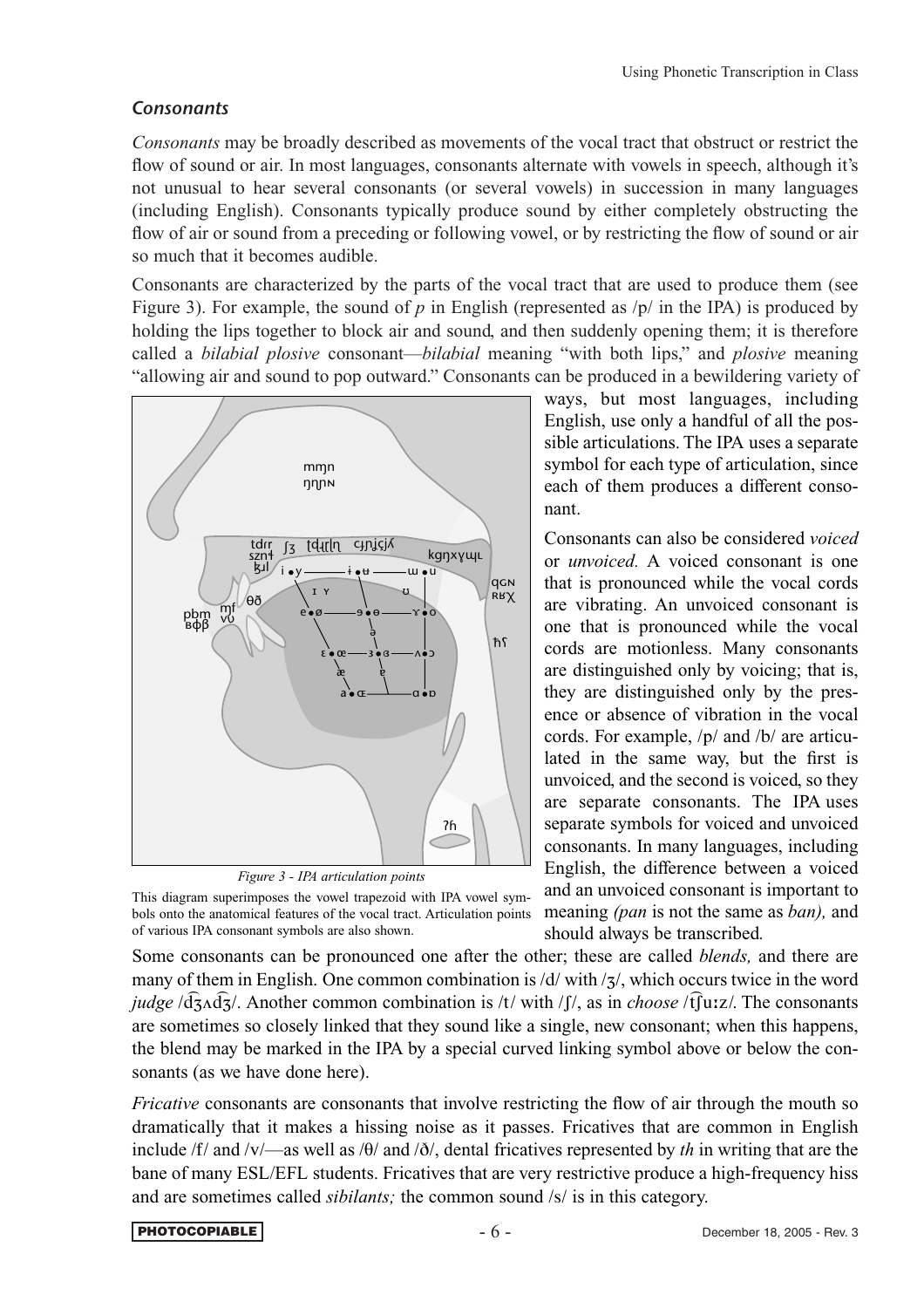One other type of consonant that bears mentioning is the *rhotic* consonant—also called the *"rsound.*" Rhotic consonants come in many different types, but virtually all languages have one (and often only one) rhotic. In English, the rhotic consonant is normally pronounced by curving the tip of the tongue slightly backward and holding it just behind the alveolar ridge (the bony ridge at the top of the mouth just behind the upper teeth); this is quite a rare way to pronounce a rhotic compared to most other languages, and it goes by the formidable name of a *postalveolar approximant.* The IPA uses the symbol / $I$ / for this rhotic consonant. Other languages have very different rhotics. Spanish uses both a *trill* (wherein the tip of the tongue vibrates against the alveolar ridge) and a *flap* (where in the tongue simply taps the alveolar ridge), represented by /r/ and /r/, respectively. French uses a *uvular fricative*, represented by /ʁ/. The list goes on and on. Using the correct symbol to transcribe rhotics is very important in ESL/EFL, because students must understand *which* rhotic is correct for English, as compared with their own languages.

There are many other types of consonants: palatal, pharyngeal, glottal, ejective, and so on. They are too numerous to describe here, and no language uses them all. Of the sixty or so basic consonants for which IPA symbols exist, only about two dozen are used in English.

### *Intonation*

The IPA makes provisions for transcribing the *intonation* of speech, meaning changes in pitch, loudness, and so on. In English, the only type of intonation that directly affects meaning is syllabic stress, but that is very important. The IPA uses two symbols for stress, one indicating primary stress and the other indicating secondary stress. The symbols are placed before the syllables they affect, as in /kən<sub>i</sub>fed. $\sigma$ <sup>'</sup>e.*fn*/ for *confederation* (American pronunciation, with primary stress on the third syllable and secondary stress on the second syllable). Stressed syllables are pronounced more clearly and more loudly than other syllables, and for a longer time. Some languages don't use syllabic stress, and for these languages it is not transcribed; but English uses stress to distinguish meaning, and so it is almost always marked in phonetic transcriptions (especially transcriptions of isolated words, as in dictionaries).

Other aspects of intonation, such as pitch and loudness, are not very important in English and are almost never transcribed. However, the IPA does provide symbols for them. It also provides symbols for tones, which are useless in English but essential for languages such as Chinese.

## The difference between meaning and sound

A key concept that applies to English and all other languages is that of *phonemes.* Understanding what phonemes are is vital to using phonetic transcription correctly.

Every language has a set of *phones.* Phones are sounds that can be consistently and individually distinguished in a spoken language, whether they mean anything or not. The number of phones in a language can be very large, but only a few of those phones have any influence on the actual meaning of speech. The phones that serve to distinguish between meanings are called *phonemes,* and they are much fewer in number than the complete set of phones. English has about 42 phonemes. The important thing to remember is this: In order to understand a language and be understood when speaking that language, a student *must* master all the phonemes of the language. The other phones don't matter (unless the student wants to rid herself of a "foreign" accent), but the phonemes are vital and must receive priority in language instruction.

To state the definition of a phoneme another way, whenever any two sounds in a language are contrasted with each other to represent a difference in meaning, they are said to be *phonemes.* For example, the difference between the vowel  $|I|$  in *pin* and the vowel  $|\mathcal{R}|$  in *pan* mark a difference in meaning between the two words, and so these vowel sounds are *phonemes.* And so, by extension, any difference in pronunciation that serves to distinguish meaning is said to be *phonemic.* The more frequently two sounds are contrasted in a language to distinguish meaning, the more phone-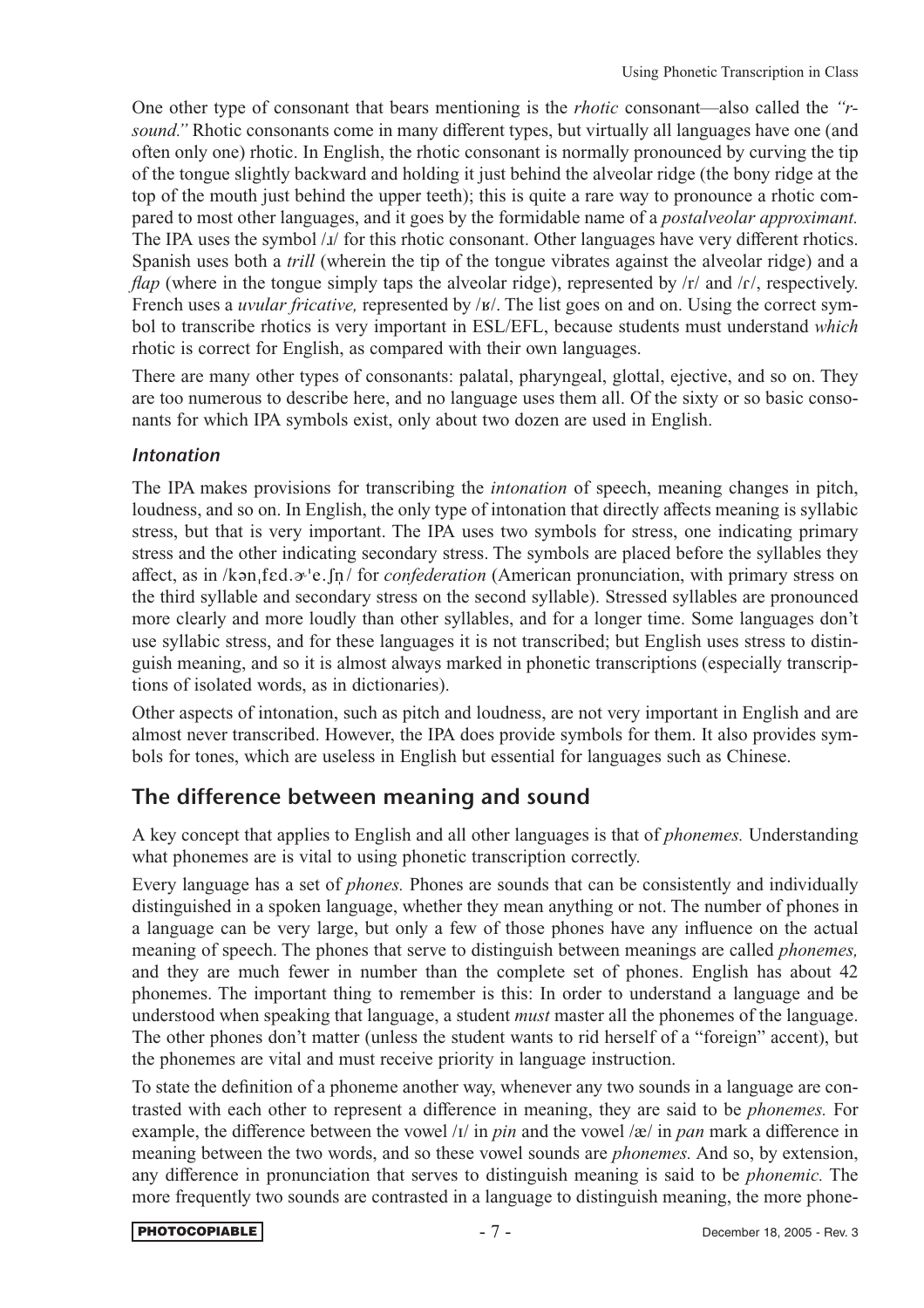mic they are. If two sounds are simply characteristic of a language, but are never used to distinguish one meaning from another, they are *phones,* but they are not *phonemes.*

Vowel quality in English is phonemic; vowel length and nasality are not. In other words, the quality of a vowel (as in *pin* compared to *pan,* for example) serves to distinguish meaning in English, but the duration of a vowel does not. And it doesn't matter in English whether a vowel is nasal or oral—nasality or a lack thereof has no influence on meaning. So nasality isn't phonemic, either. This means that ordinarily you won't transcribe vowel length or nasality in broad transcriptions.

An important consequence of the above is that you *must* teach the differences in vowel quality in English, but you don't have to teach differences in vowel length or nasality. Students must be able to recognize and produce differences in vowel quality, or they won't be able to communicate, because these characteristics are phonemic. However, they need not make distinctions in the length or nasality of vowels, because these have no influence on meaning. (The only exceptions are students who want to eliminate a foreign accent—they must master *all* the phones of English, not just the phonemic ones.)

The same principle applies to all phonemes of English. In transcription, you always transcribe phonemes, because the transcription is incomprehensible without them. You may or may not choose to transcribe other phones that are not phonemes, depending on the level of detail you want in the transcription; but you cannot omit the phonemes. The broadest transcriptions contain only phonemes (and are thus often called phonemic transcriptions); the narrowest transcriptions contain the phonemes … plus everything else.

In every language, some phonemes are more important than others, because they occur more frequently in contrasting positions that serve to distinguish meaning. The most important phonemes (or rather the most important contrasts between phonemes) should be taught first. In English, for example, far more words are distinguished by the difference between  $\frac{1}{4}$  and  $\frac{1}{4}$  than are distinguished by the difference between /θ/ and /ð/,\* so the phonemes /i/ and /i/ should be taught first.

In some cases, a given phoneme may have several slightly different pronunciations, depending on where it occurs. When several different phones are used in speech to represent the same phoneme, they are called *allophones* of the phoneme. For example, [p] and  $[p<sup>h</sup>]$  are allophones of  $/p/$  in English; they are actually two slightly different sounds, but they represent the same phoneme. Most English speakers will pronounce  $/p /$  as  $[p<sup>h</sup>]$  at the start of a word like *pop*, but will pronounce it as [p] in a word like *spy.* Similarly, Americans will often pronounce the /t/ of butter as [ɾ]; the meaning is not changed, but [ɾ] (which sounds like the *r* in Spanish *pero)* becomes an allophone of the phoneme /t/.

It's not necessary to teach ESL students to pronounce different allophones of the same phoneme unless they wish to eliminate a foreign accent. Since the allophones of a phoneme are interchangeable, a student can pronounce any allophone of a given phoneme and still be understood (although she may still have a noticeable accent). However, it's often useful to teach ESL students to *recognize* different allophones of the same phoneme, so that they will not mistake the different allophones for independent phonemes. Students approaching a language for the first time have no idea which phones in the language are phonemic and which are not, nor do they know which phones are allophones of the same phoneme. It's up to their language instructor to teach them the distinctions. Clearly, phonetic transcription can help a great deal here.

# Errors in transcription

Although the IPA is used around the world for thousands of different languages, it is not always used correctly. When you use the IPA to teach a student English, it is important to use the IPA in

<sup>\*</sup> An example of one of the rare contrasts between /θ/ and /ð/ can be heard in *either* /'i.ð»/ versus *ether* /'i.θ»/—although even that disappears in some pronunciation of English, depending on how one pronounces *either.*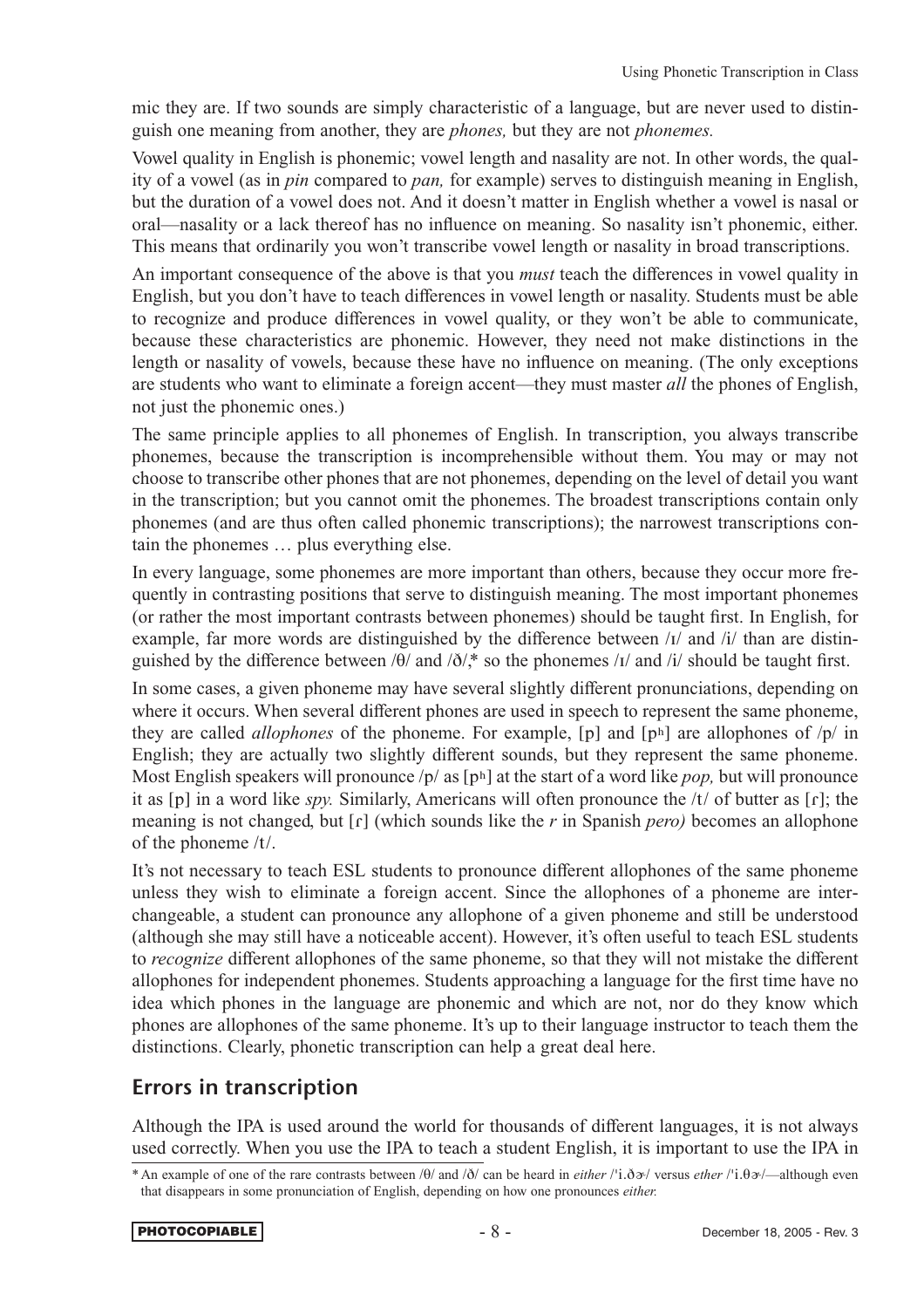the most standard way possible in order to avoid conflict with the transcription of sounds in her own native language and/or the use of the IPA that she may have already learned in other environments.

Unfortunately, many users of the IPA in English—particularly those who are native speakers have developed the habit of misusing some IPA symbols in a characteristic way that can seriously confuse students from other environments if they are exposed to it. Some of these errors are attributable to the difficulty of typesetting the unusual symbols of the IPA (a difficulty largely eliminated today by computers); others are due to a fundamental misunderstanding of English phonetics. We will cite some of the most egregious examples of misuse below.

A very common mistake in IPA transcription of English is to use the IPA symbol /e/ for the vowel sound in *men*. The correct symbol is  $\mathcal{E}/$ . The symbol  $\mathcal{E}/$  in the IPA represents the vowel sound in the French word *blé* /ble/, and that is very different from the vowel sound in *men.* Monolingual English speakers transcribing for other monolingual English speakers frequently make this mistake—perhaps because the symbol /e/ is a lot easier to typeset than  $\frac{\varepsilon}{\varepsilon}$  but it remains an error, nevertheless. It becomes a serious problem if your students are familiar with the real IPA and they start to pronounce *men* like *main* because they see the former transcribed as /men/ instead of /mεn/.

Another common mistake in transcription of English concerns the vowels /i/ and /i/. Many English-speaking users of the IPA incorrectly transcribe these vowels as /i/ and /iː/. The latter error is not too serious, since the correct symbol is still being used to designate the quality of the vowel (which is the important part from the standpoint of meaning), but the length indication is unnecessary—vowel length is not phonemic in English. The former error is much more serious, as it will cause ESL students to pronounce *slip* and *sleep* (amongst many other minimal pairs) in a phonemically identical way.

Finally, it is common in English transcriptions (and in transcriptions of many other languages) to use the IPA symbol /r/ for the rhotic consonant, because it is easier from a typesetting standpoint. However, strictly speaking, the /r/ symbol in the IPA designates *only* the trilled r-sound that one hears in Spanish *perro*. When one is teaching English to monolingual native English speakers, this is not very important, since they aren't going to be thinking about Spanish or other languages, anyway; but when one is teaching English to native speakers of other languages, it's vitally important to use the correct IPA symbol for the rhotic consonant so that students will know *which* rhotic sound is the correct one for English. The correct symbol in the IPA for the standard English rhotic consonant is /ɹ/ (designating a postalveolar approximant, which is the way the vast majority of English speakers pronounce the r-sound), and this is the symbol you should use in order to avoid confusion.

When in doubt about the proper way to transcribe English sounds, your best reference is the official *Handbook of the IPA,* which specifies the correct symbols and marks to transcribe English, and includes examples of actual transcription. It's also possible to download actual audio recordings of the transcriptions in the Handbook from the Web.

# Preparing Classroom Materials Using the IPA

If you are preparing handwritten classroom materials, using the International Phonetic Alphabet poses no particular problems, since you can write all the necessary symbols by hand. If you are using a computer to prepare your classroom materials, however, there are some special considerations you must keep in mind in order to use IPA symbols in your documents.

There are several options for including IPA transcriptions in documents prepared on a computer. The first and most straightforward option is to leave spaces for the IPA text in the document and then print it and write the IPA symbols in by hand; but this method is awkward and time-con-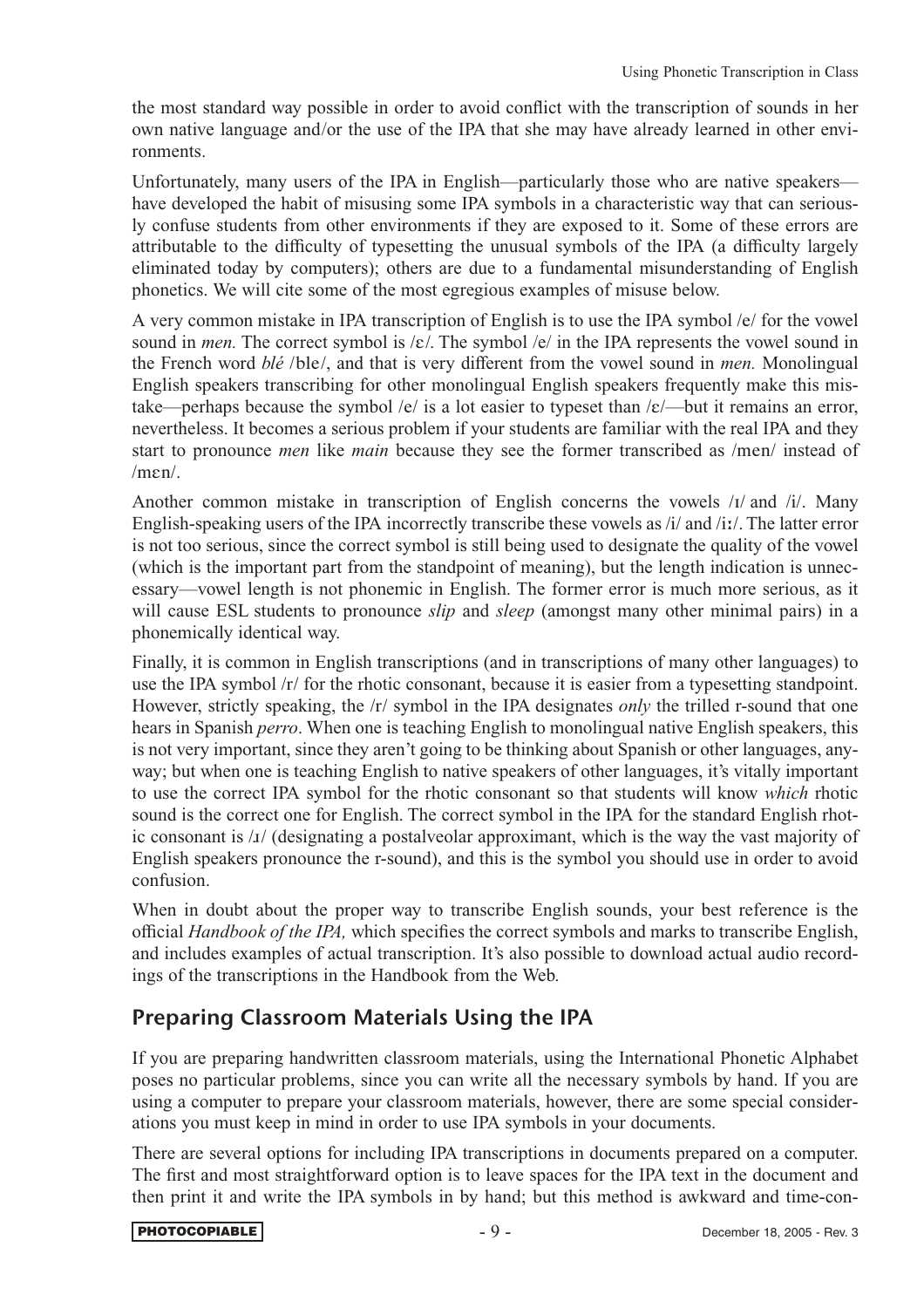suming, and produces very unattractive results. The second option is to use appropriate typefaces and fonts in a document that include the IPA symbols. This latter method produces very attractive results and is potentially very efficient, but it does require special fonts in most cases, and actually typing the IPA symbols can be rather slow, since many of them are not directly accessible from a computer keyboard and must be typed in special ways.

If you are using a computer that supports Unicode and your computer has one or more Unicode fonts installed with the IPA extensions, you can simply type the IPA symbols you need into your document. Versions of Microsoft Windows beginning with Windows NT support Unicode, as do the most recent versions of Microsoft Word, and Adobe's InDesign professional publishing software. In addition, most recent versions of Windows come equipped with at least one Unicode font, such as Lucida Sans Unicode, that includes the IPA symbols. Recent versions of Mac software also include support for Unicode.

If your computer does not support Unicode, or if the software you are using to prepare your materials doesn't support Unicode, you can use special fonts to include IPA symbols in your documents. You can find an extensive list of available IPA fonts (both commercial and freeware) at the IPA's official Web site:

### http://www2.arts.gla.ac.uk/IPA/ipa.html

Look under "Fonts" in the table of contents on the home page. IPA fonts vary in the number of symbols they include and the ease with which symbols from the font can be typed on the keyboard (some fonts require more bizarre keystroke combinations than others).

The paper you are reading now was prepared in Quark XPress, a professional typesetting program, using the commercial IPA typefaces Stone® Sans Phonetic IPA and Times™ Phonetic IPA, published by International Typeface Corporation and Linotype GmbH, respectively.

### Conclusion

ESL/EFL teachers are often reluctant to use phonetic transcription because they are unfamiliar with it, and the odd appearance of the IPA makes it seem complicated to them. However, the International Phonetic Alphabet is very easy to learn, and in many situations the use of phonetic transcription can save time and facilitate the teaching of concepts related to the spoken language. If you haven't previously used phonetic transcription, it takes only a few hours to learn the IPA and a few more to understand the basic concepts, which you'll rapidly gain back as time and energy saved in teaching your students.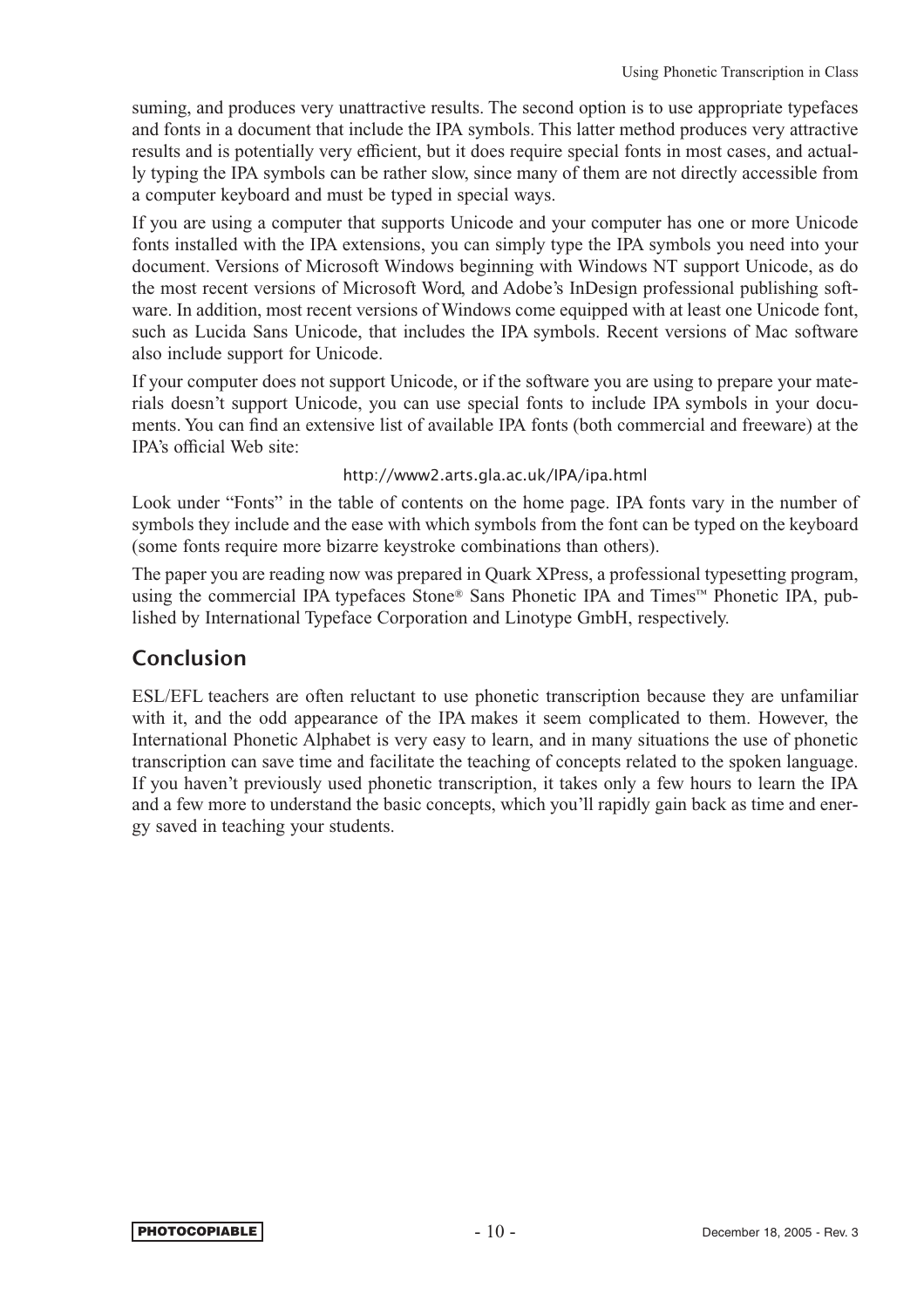# Appendix I Table of English Phonemes

# I - Vowels

### *Monophthongs*

| $/\alpha$ | father | $ \varepsilon $ | ten  |
|-----------|--------|-----------------|------|
| /i/       | seen   | $\sqrt{I}$      | sin  |
| o         | tone   | u               | tune |
| /e/       | lane   | U               | good |
| /D/       | law    | $\sqrt{e}$      | sum  |
| $\alpha$  | pan    |                 |      |
|           |        |                 |      |

### *Diphthongs*

| $\alpha$ /au/ now          | $\sqrt{2}$ / $\sqrt{2}$ |  |
|----------------------------|-------------------------|--|
| $\alpha_{\mathbf{I}}$ sigh |                         |  |

# II - Consonants

| /p/         | pin   | /b/       | bin               |
|-------------|-------|-----------|-------------------|
| /k/         | kin   | /g/       | grin              |
| $\sqrt{s}$  | sin   | Z         | zinc              |
| /f/         | fan   | v         | village           |
| /t/         | tin   | /d/       | din               |
| $\int \int$ | shin  | /3/       | measure           |
| /w/         | when  | /h/       | hen               |
| /1/         | linen |           | $/m/$ mile        |
| /n/         | none  |           | $\sqrt{j}$ yellow |
| 1           | right | /p/       | ring              |
| $/\theta$   | thin  | $\delta/$ | then              |